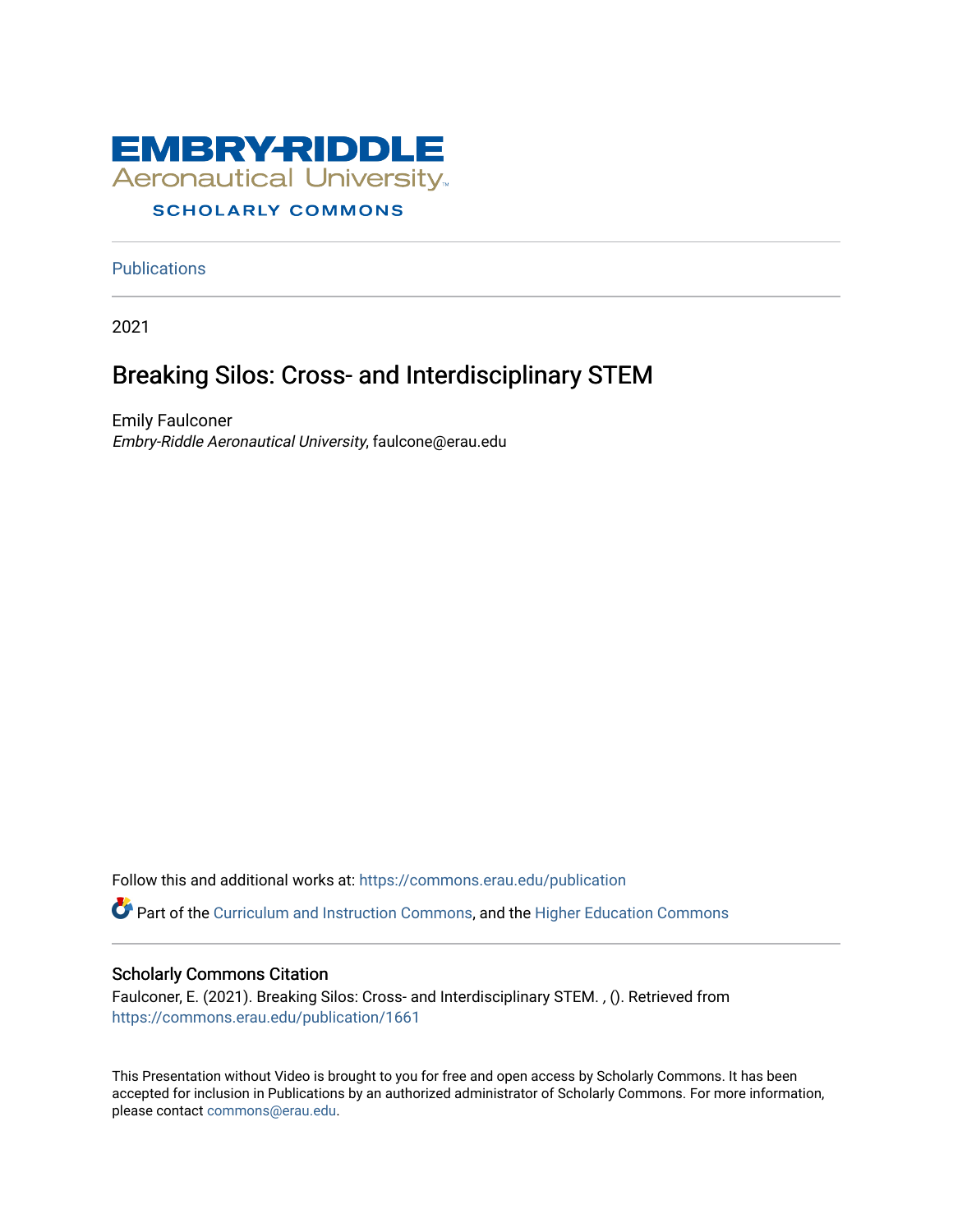# Breaking Silos Cross- and Interdisciplinary STEM

Emily Faulconer Beverly Wood John Griffith

Embry-Riddle Aeronautical University Worldwide Campus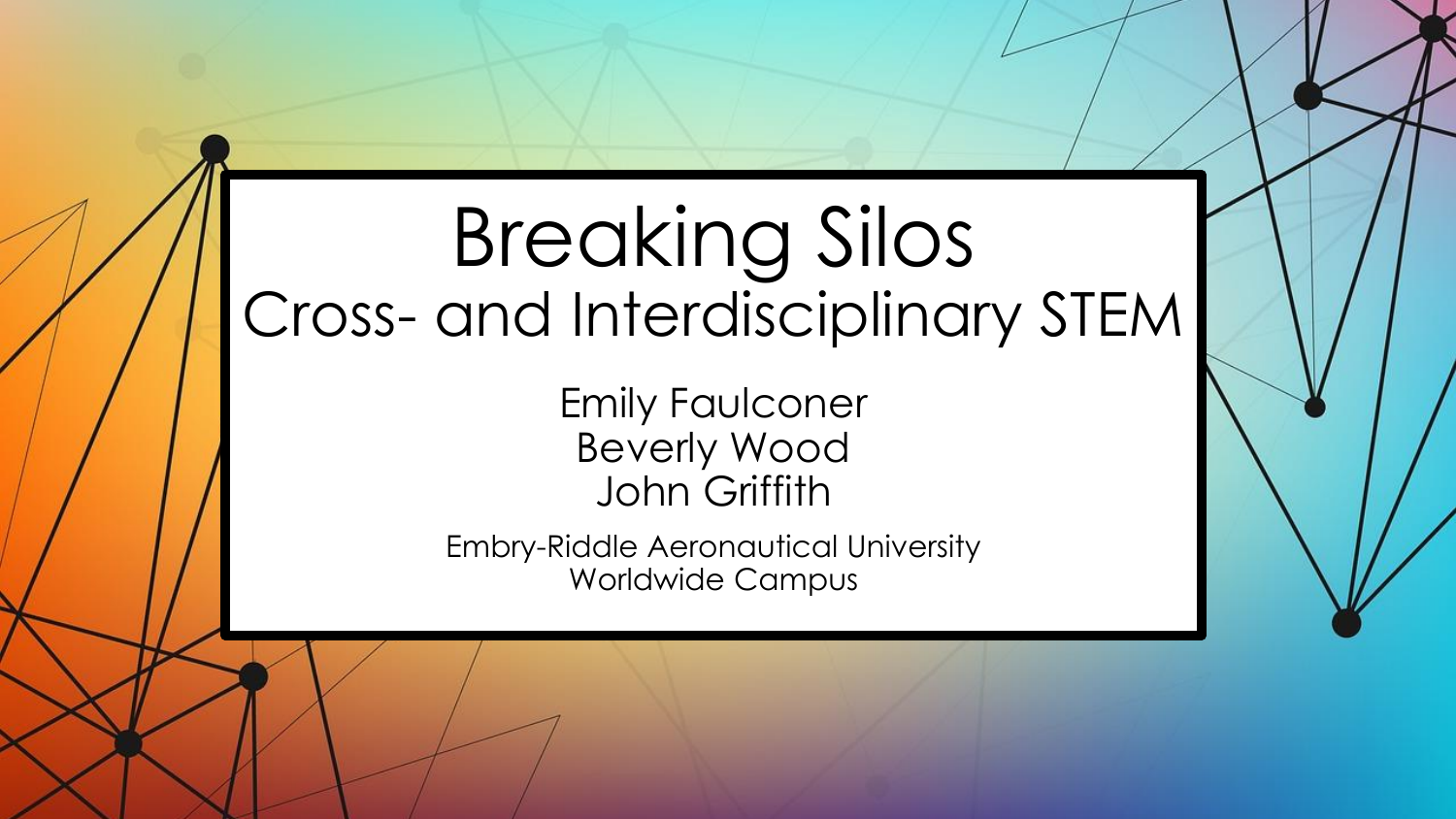Integrated STEM connects disciplines to enhance learning.

- **S**cientific inquiry to understand
- **T**echnological literacy to measure
- **E**ngineering design to learn from failure
- **M**athematical thinking to analyze

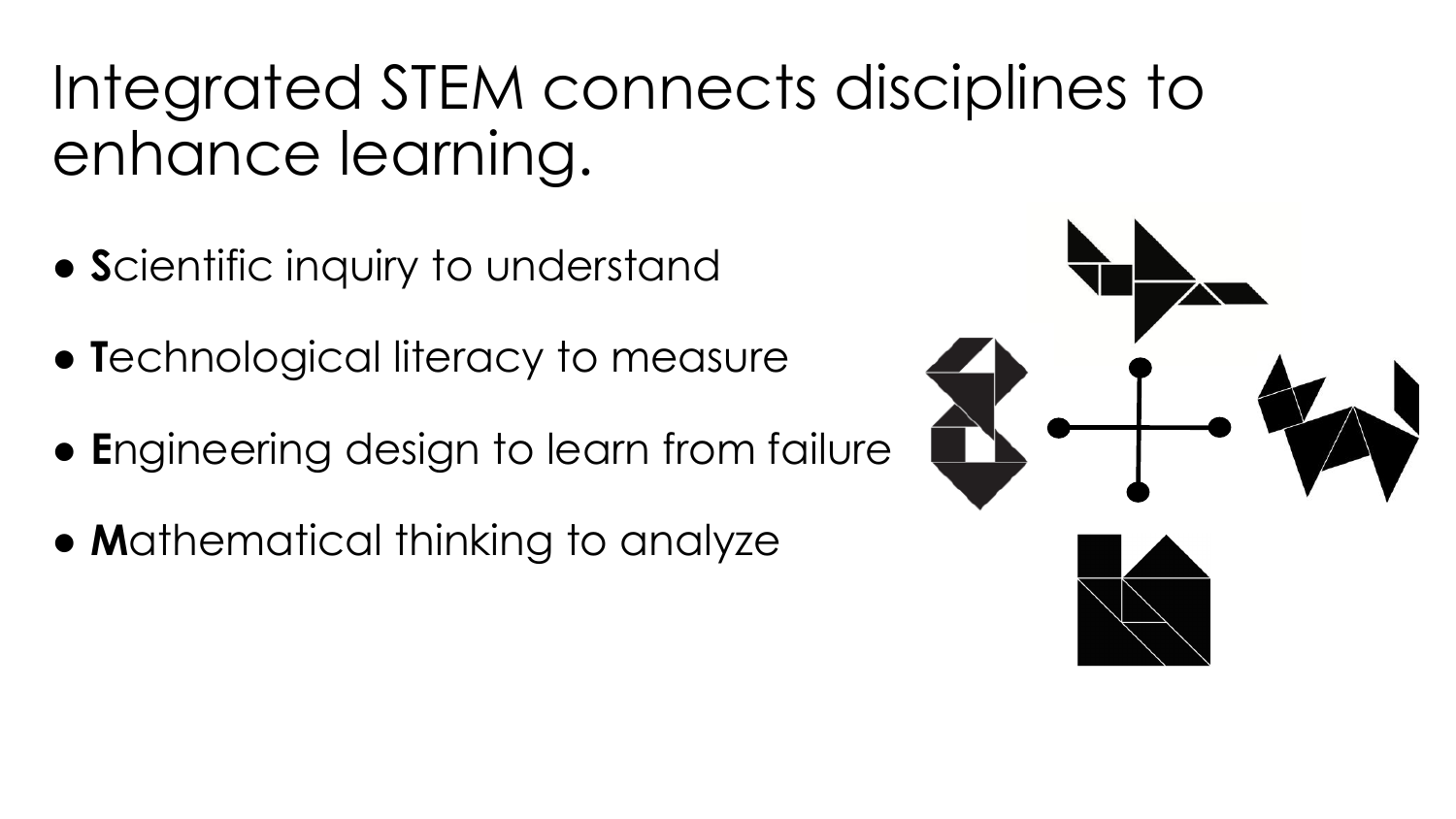# Integrated STEM has characteristic pedagogical elements.

- an authentic, relevant context
- student-centered
- development of transferable skills
- use of real-world problems
- project-based
- teamwork and communication skills

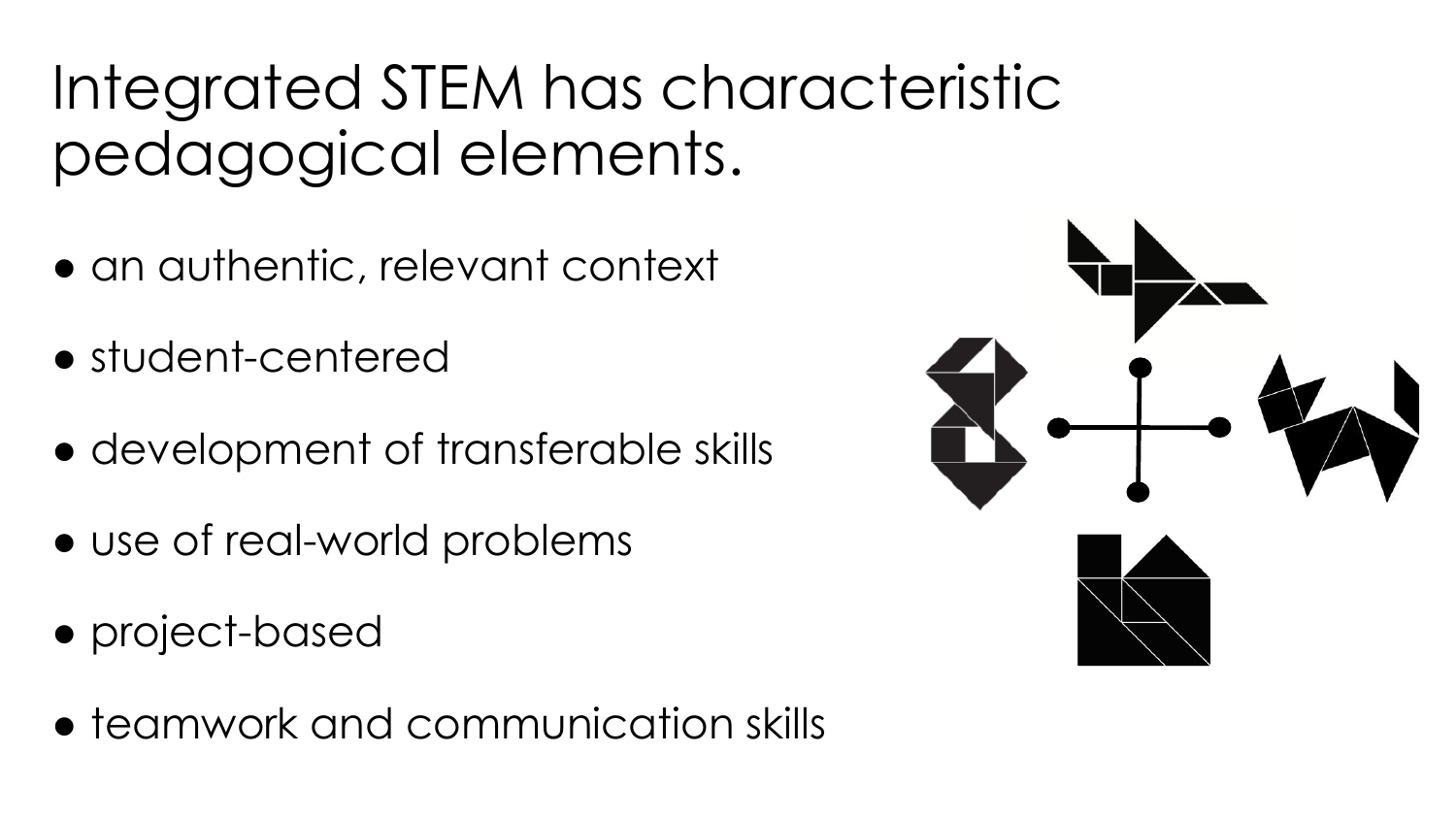# Integrated STEM has multiple student benefits.

- Content mastery/performance
- Higher order thinking skills
- Problem-solving skills
- Creativity
- Retention

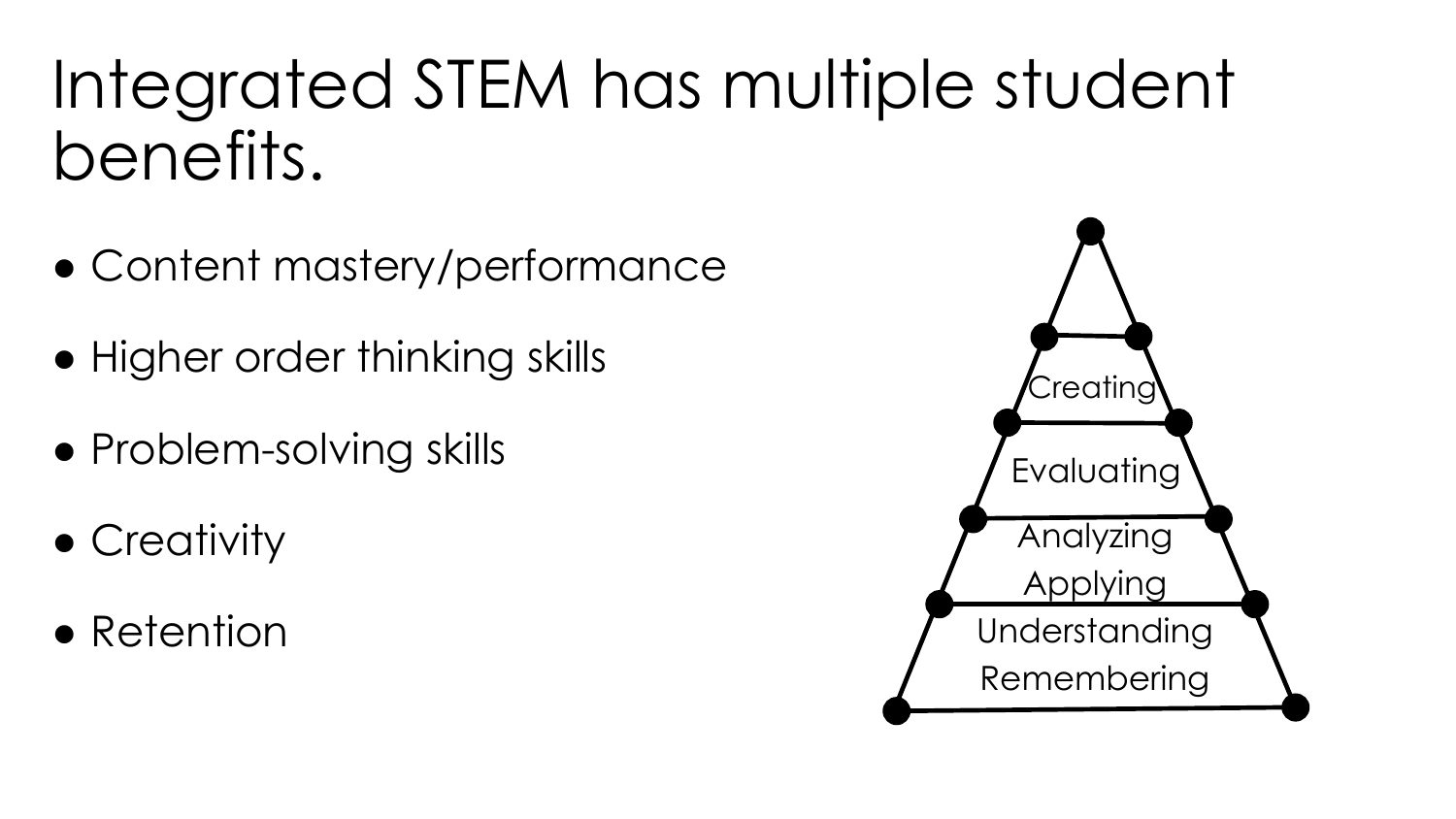# Integration has several variations.

- Cross-disciplinary views one discipline from perspective of another
- Multidisciplinary explores a problem from multiple disciplinary viewpoints with people from different disciplines working together
- Interdisciplinary

integrates the knowledge and skills of multiple disciplines in a unified approach, focusing on the interrelationships.

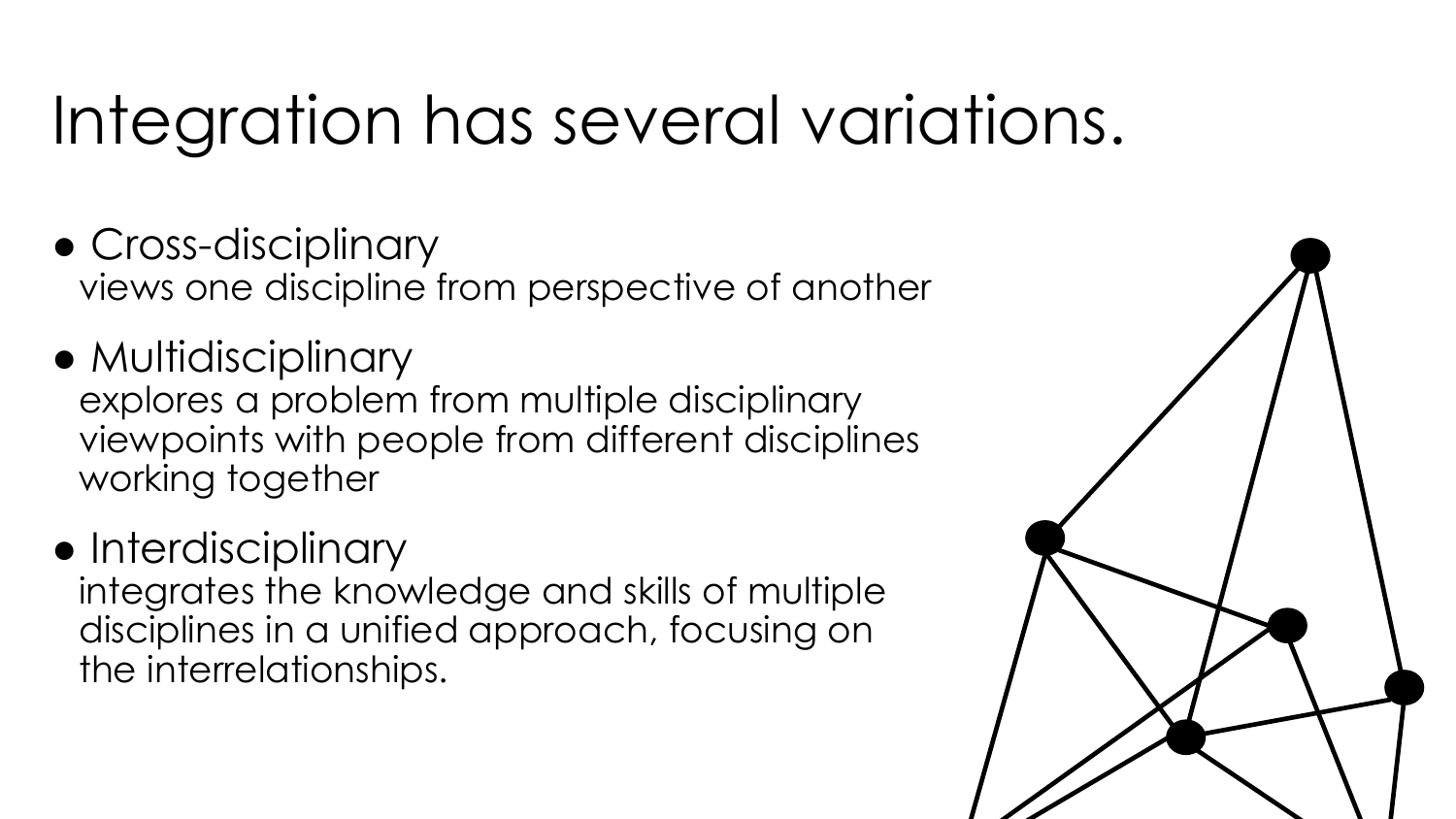## Integration of humanities into STEM is not very common.



 $STEM \rightarrow STEAM$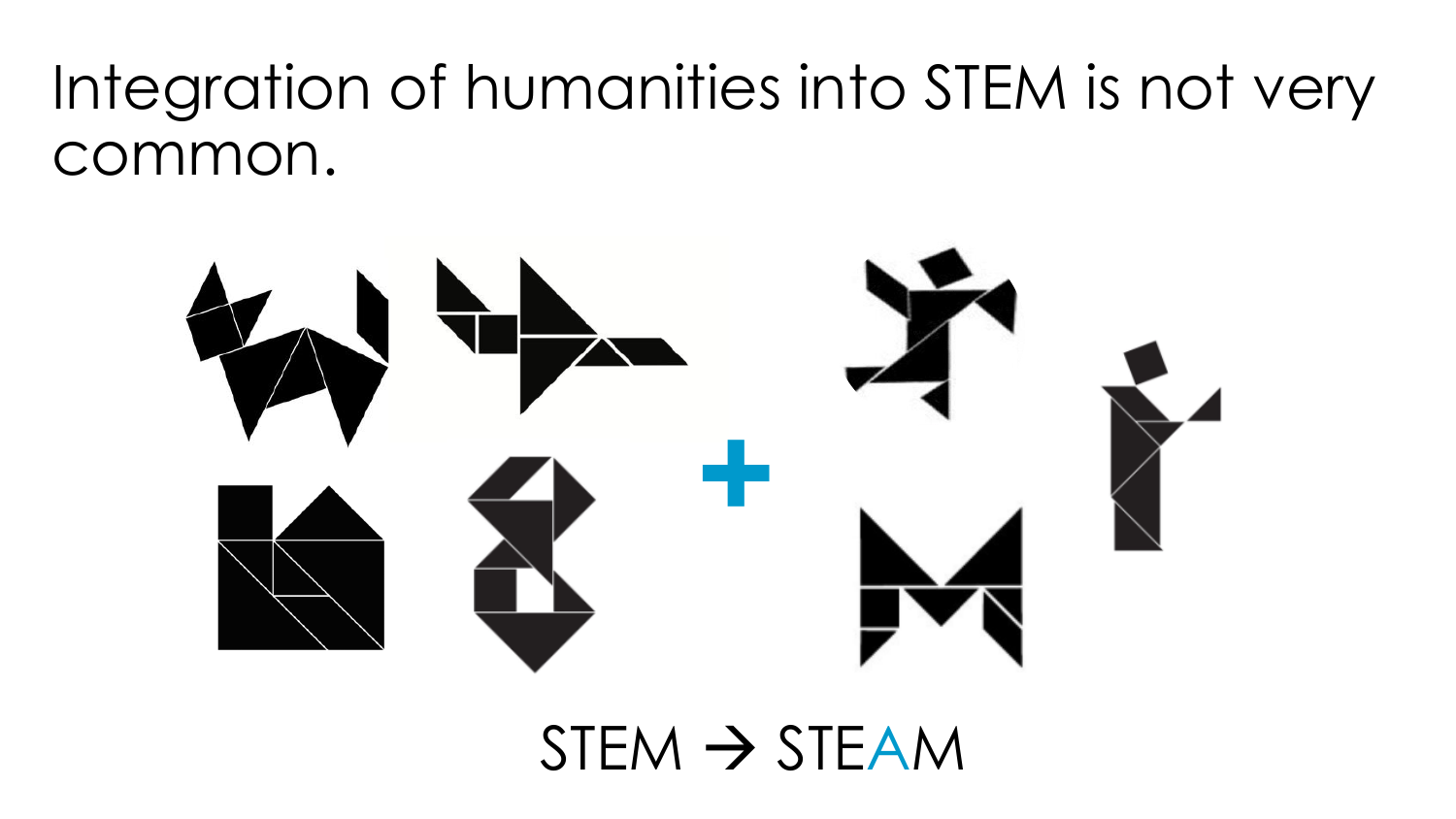

### **Science**

Ask question Develop explanation

**Systematically** investigate

Analyze data using quantitative thinking Construct argument from evidence

#### **Technology & Engineering**

Identify problem Analyze existing solutions

Investigate to identify design criteria and constraints

Analyze data using quantitative thinking to locate optimal design Construct argument

from evidence

#### **Mathematics**

Create abstractions Look for solution entry points Investigate with logic and reason Analyze data using quantitative thinking Construct argument from evidence



### **Humanities**

Identify elements

Question assumptions and identify existing information

Organize information

Analyze data by looking for patterns

Construct argument from evidence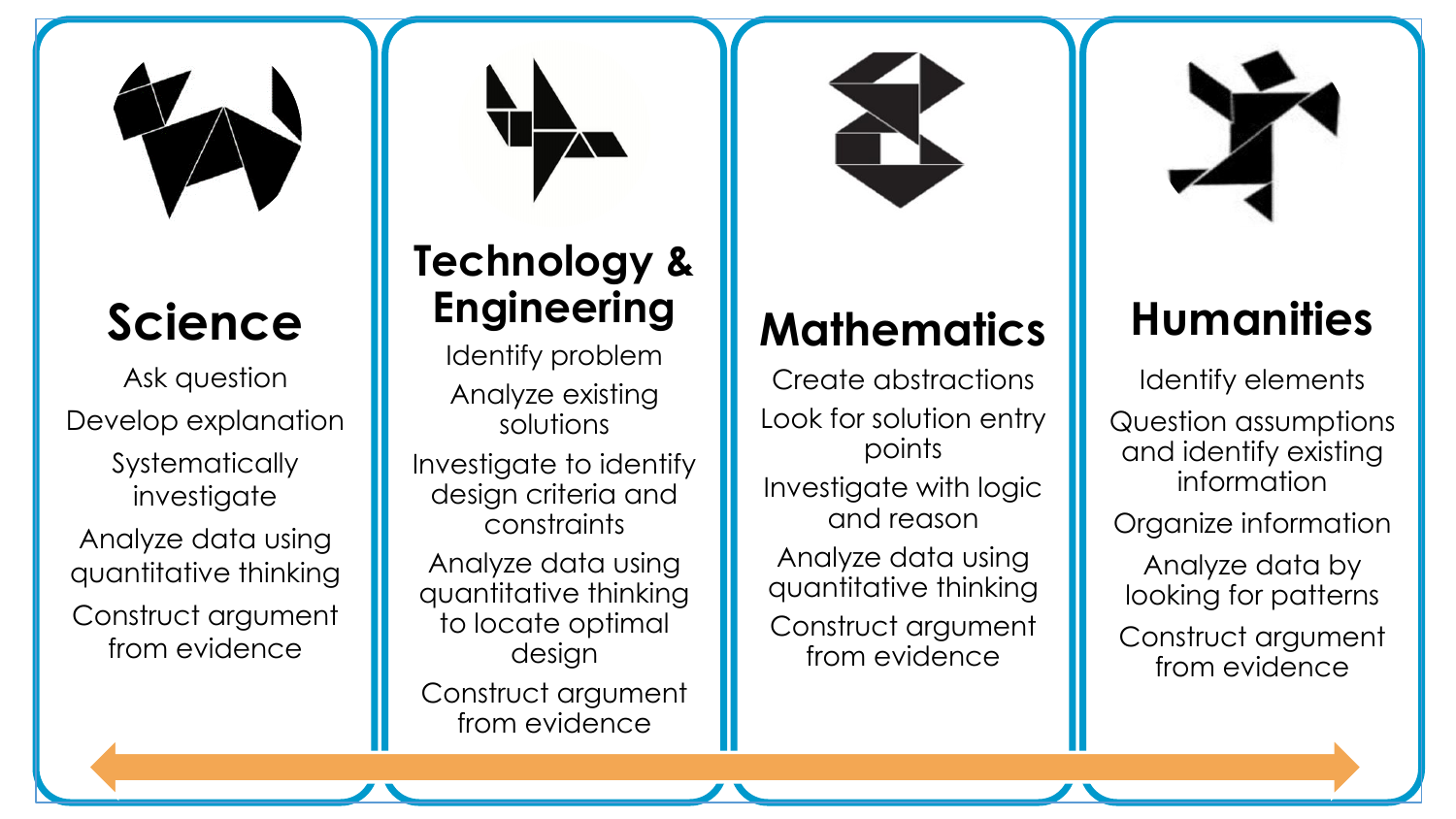# Integrated STEM can be challenging to implement.

- Competing disciplinary agendas
- Methodological differences between disciplines
- Cohesiveness and coherence
- Identification of appropriate intersections
- Potential knowledge gaps for faculty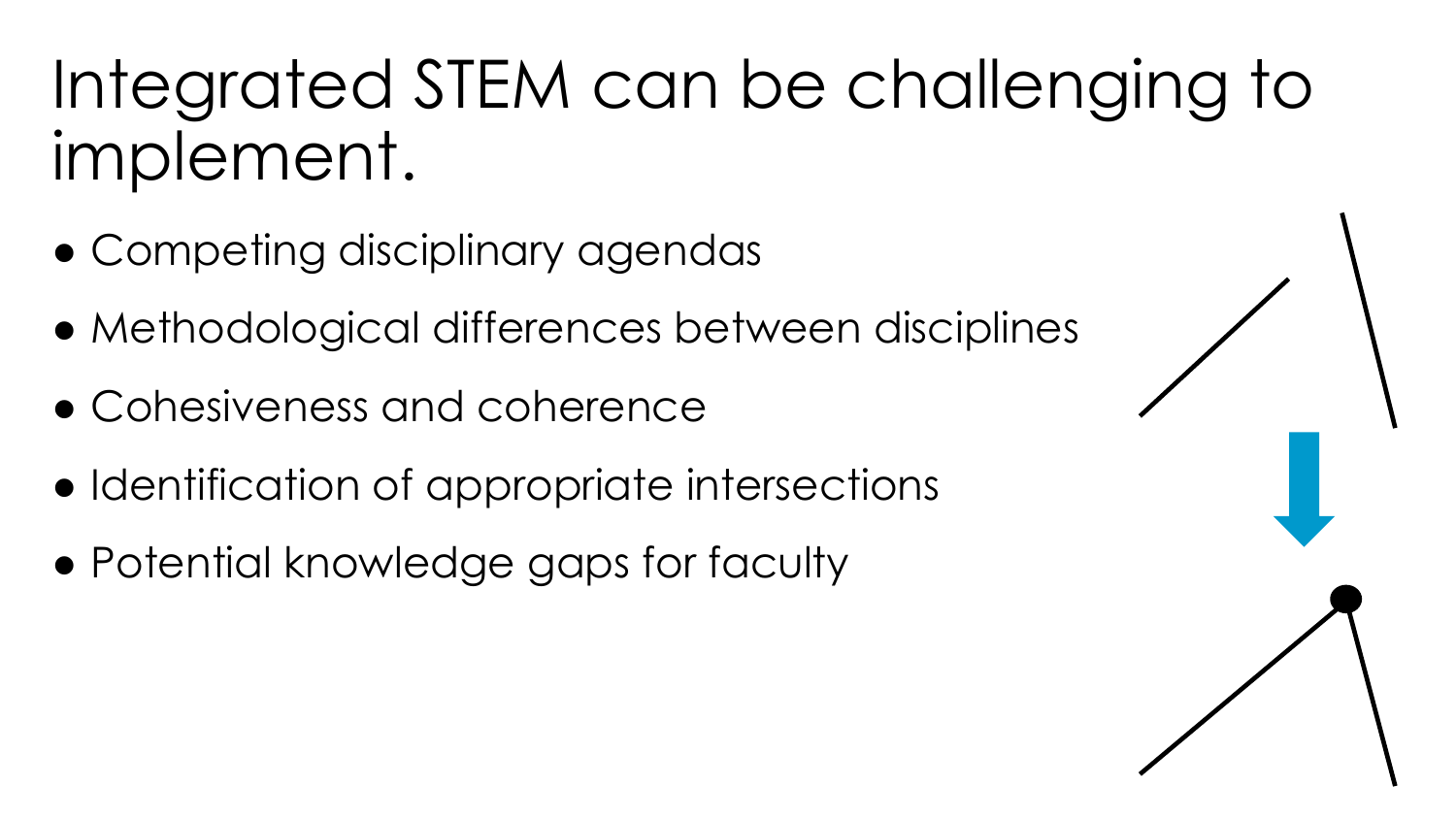# Research is needed to establish the effectiveness of integration.

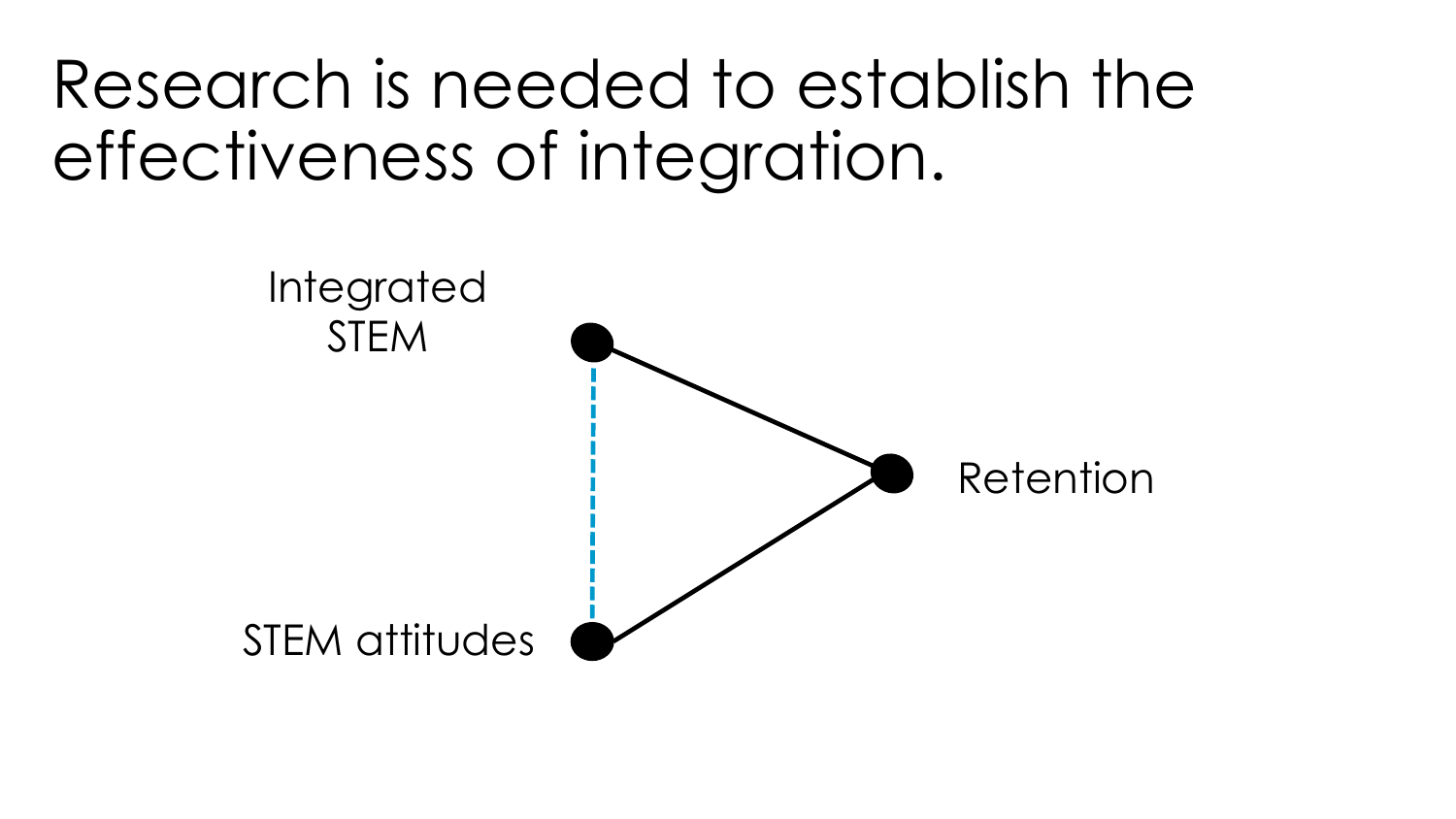# Group Work: Finding connections (15min)

#### **Form groups of 4** *with people you don't know*

**Task 1:** Individually, select an activity in a course you teach that you want to integrate

**Task 2:** With one course activity at a time, brainstorm with the team how to infuse the disciplines represented in the group into that activity. Remember cohesiveness and coherence.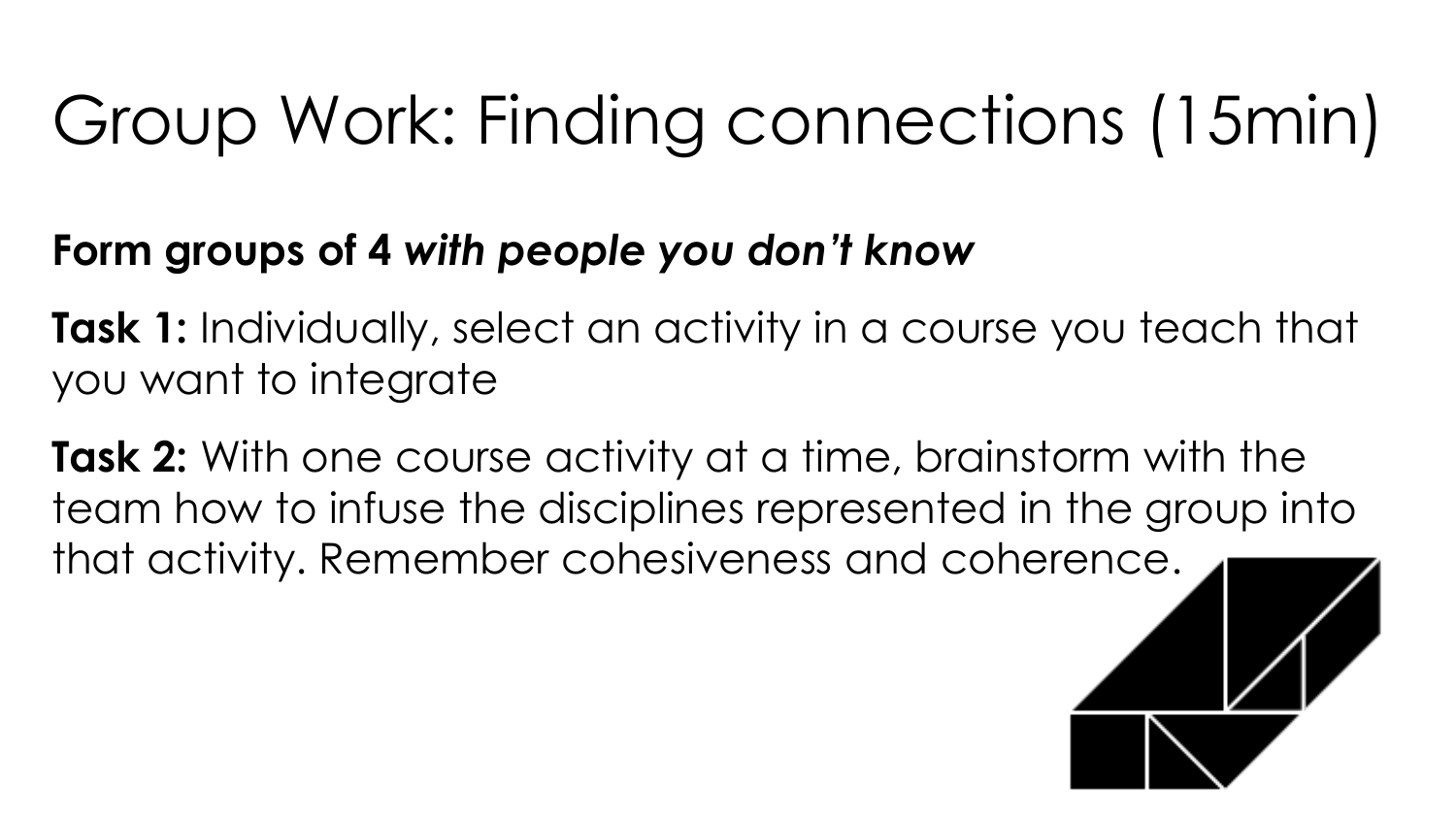# A small cross-disciplinary infusion was the revision of module titles.

Introduction to Chemistry Electron Configuration Ionic and Covalent Compounds Chemical Reactions and Stoichiometry Solubility, Intermolecular Forces, and Oxidation-Reduction An Overview of Thermodynamics, Kinetics, and Equilibrium Gas Laws Solution Chemistry Electromagnetic Spectrum and Nuclear "Wave" Goodbye! **Chemistry → Bacon and Gunpowder From Fireworks to Nebula**  $\rightarrow$  The Give and Take of Bonding  $\rightarrow$  Quantifying Reactions "Water, water, everywhere …" Dynamic Reactions: Energy, Speed, & Balance **► Law & Order**  $\rightarrow$  The Liquidation of Witches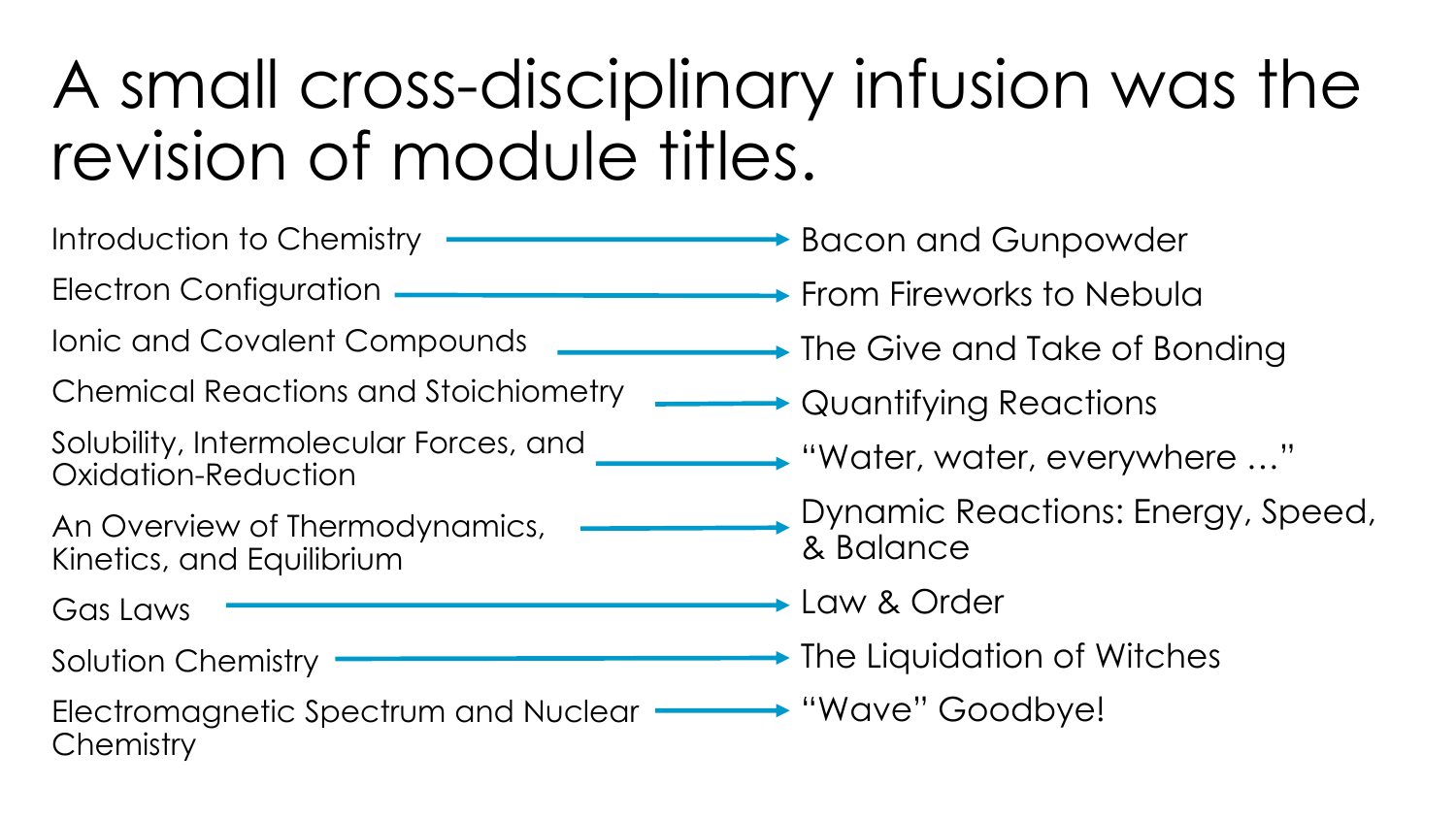## Revision of module overview and wrap-up pages included a multi- and interdisciplinary approach.



Roger Bacon, an English philosopher born in 1220 and the first to detail the process of making gunpowder, stated that "Mathematics is the door



and key to the sciences." Math and deciphering word problems will be a key component throughout this course and CHEM 141, which is the co-requisite laboratory portion of this course. For this reason, the first module focuses on the Math of Chemistry (the name of one of the chapters in this module's reading, in fact) and provides an overview of the foundations of chemistry: matter and atoms.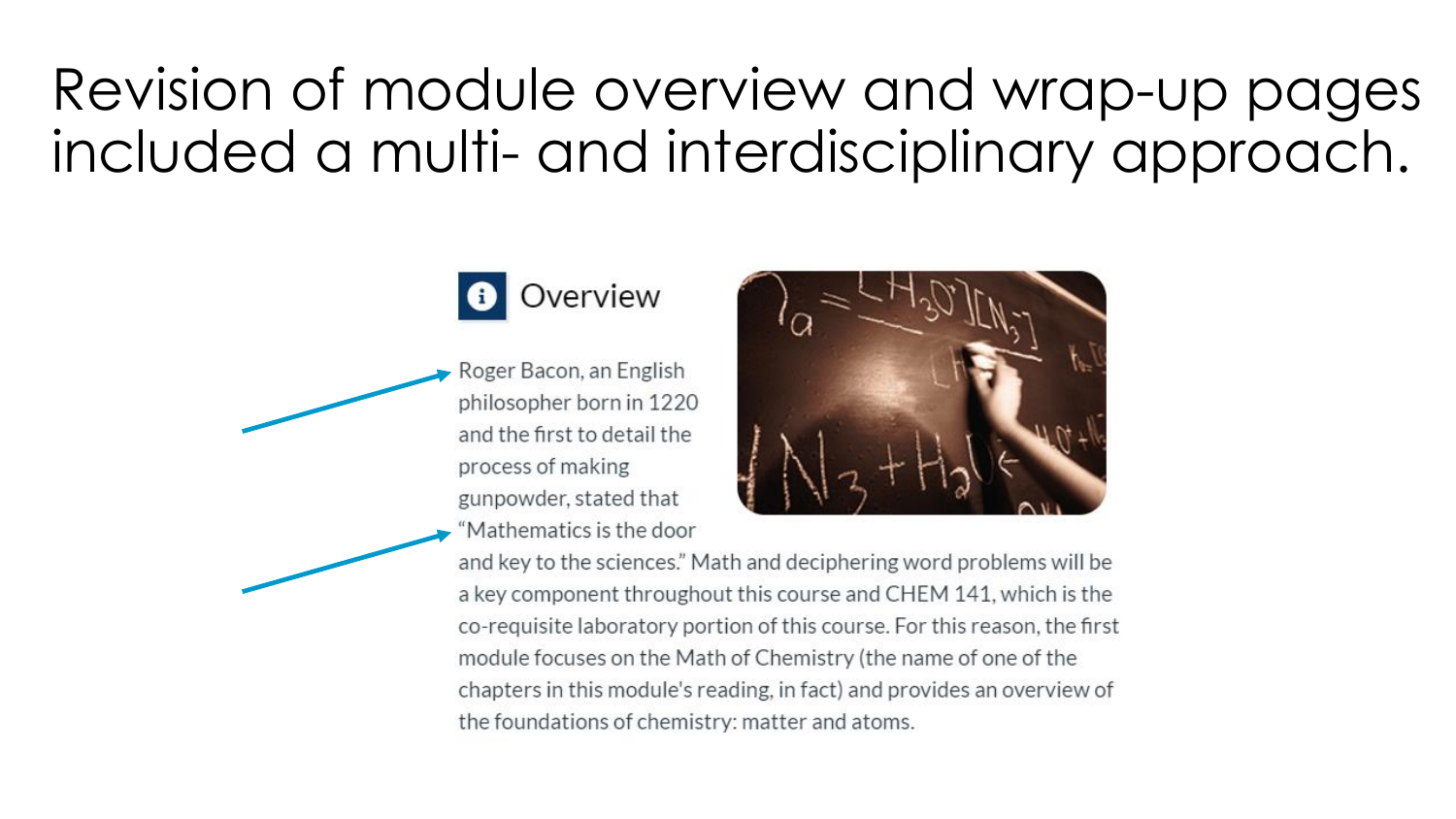## Some discussion prompts were tweaked to show real-world engineering applications.

The industrial manufacture of medical devices like anesthesia machines and respiratory ventilators requires close attention to detail. Small design deviations can cause the instrument to fail, with potentially life-ending consequences. In an anesthesia machine, a plastic fitting that is just millimeters off from the specified manufacture size can result in a gas leak, either delivering insufficient oxygen or anesthetic gases (mixture of nitrous oxide and/or desflurane, isoflurane, sevoflurane).

 $\mathbb Q$  Consider: The terms accuracy and precision are often confused. In your own words, distinguish between these two terms. Explain how the measurements for the scenario above relate to accuracy and/or precision. Explore how significant figures reported for the instrument component dimensions relate to accuracy and/or precision.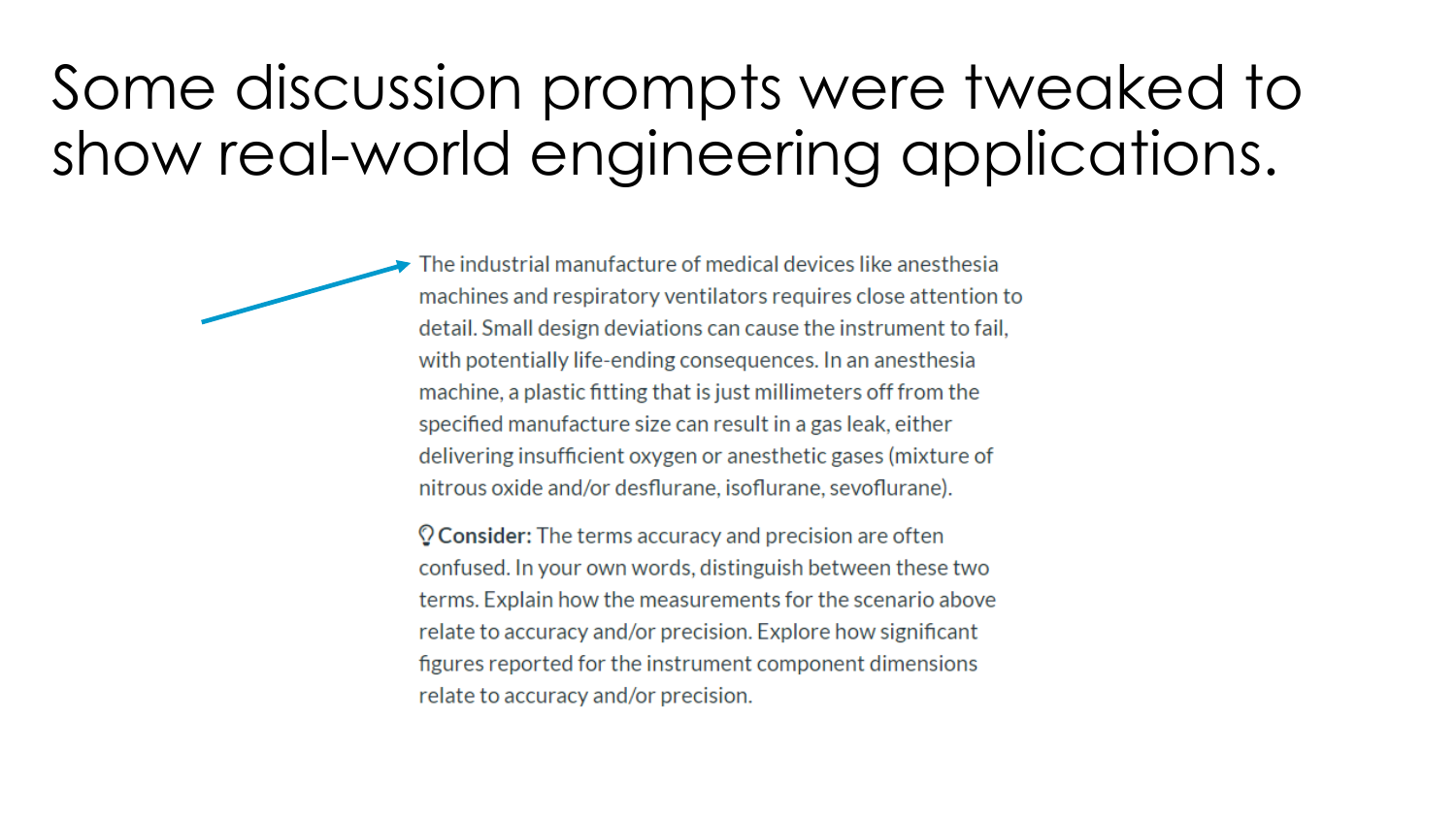A humanistic perspective was added to two discussions by creating videos on alchemy.

[https://erau.instructure.com/courses/96312/discussion\\_topics/1501556](https://erau.instructure.com/courses/96312/discussion_topics/1501556)

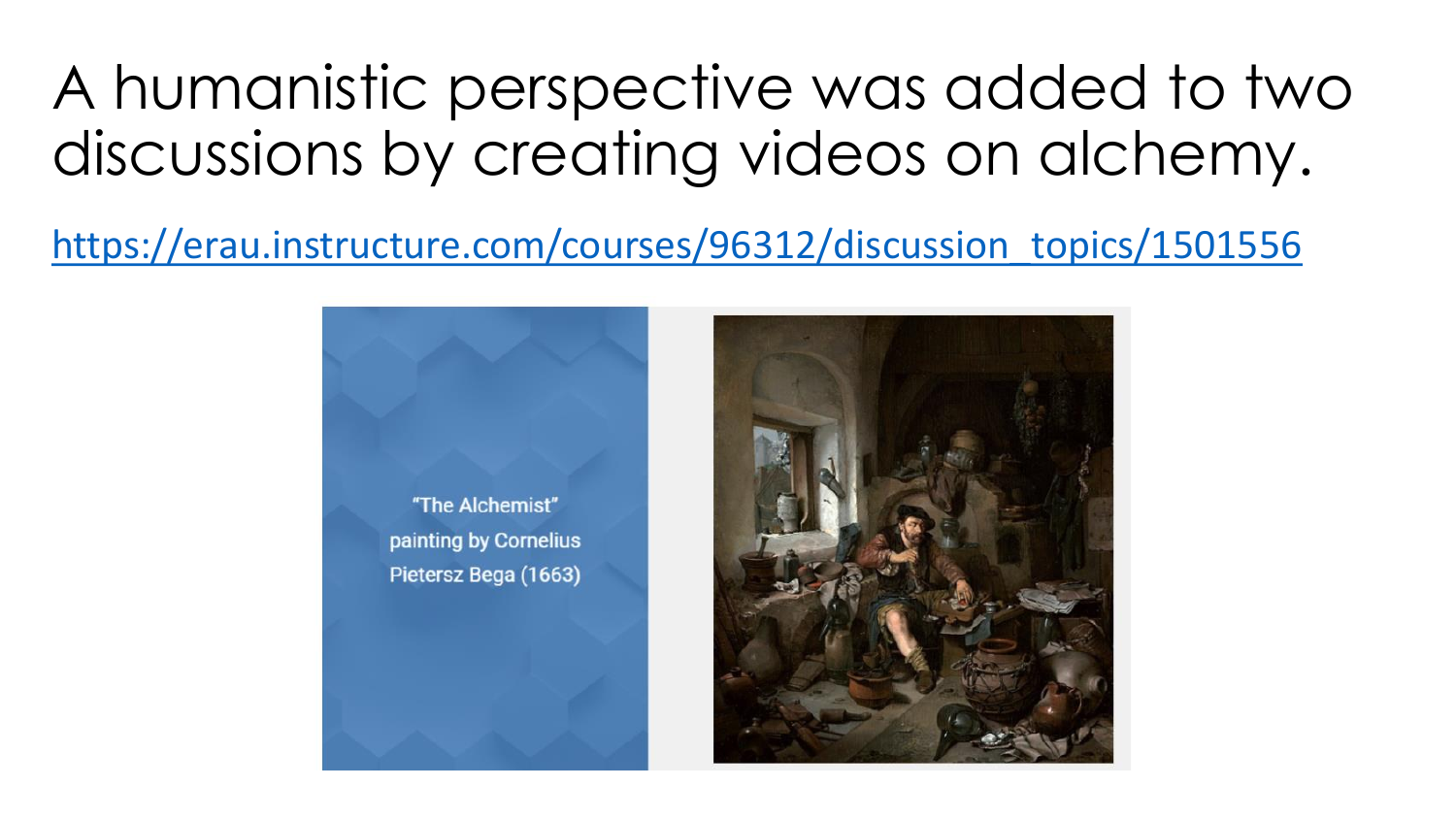Does the infusion of cross- and interdisciplinary concepts influence student perceptions of the course connections to other STEM disciplines?

#### *This course made clear connections between science, technology, engineering, and/or mathematics.*

Pre-Intervention Post-Intervention

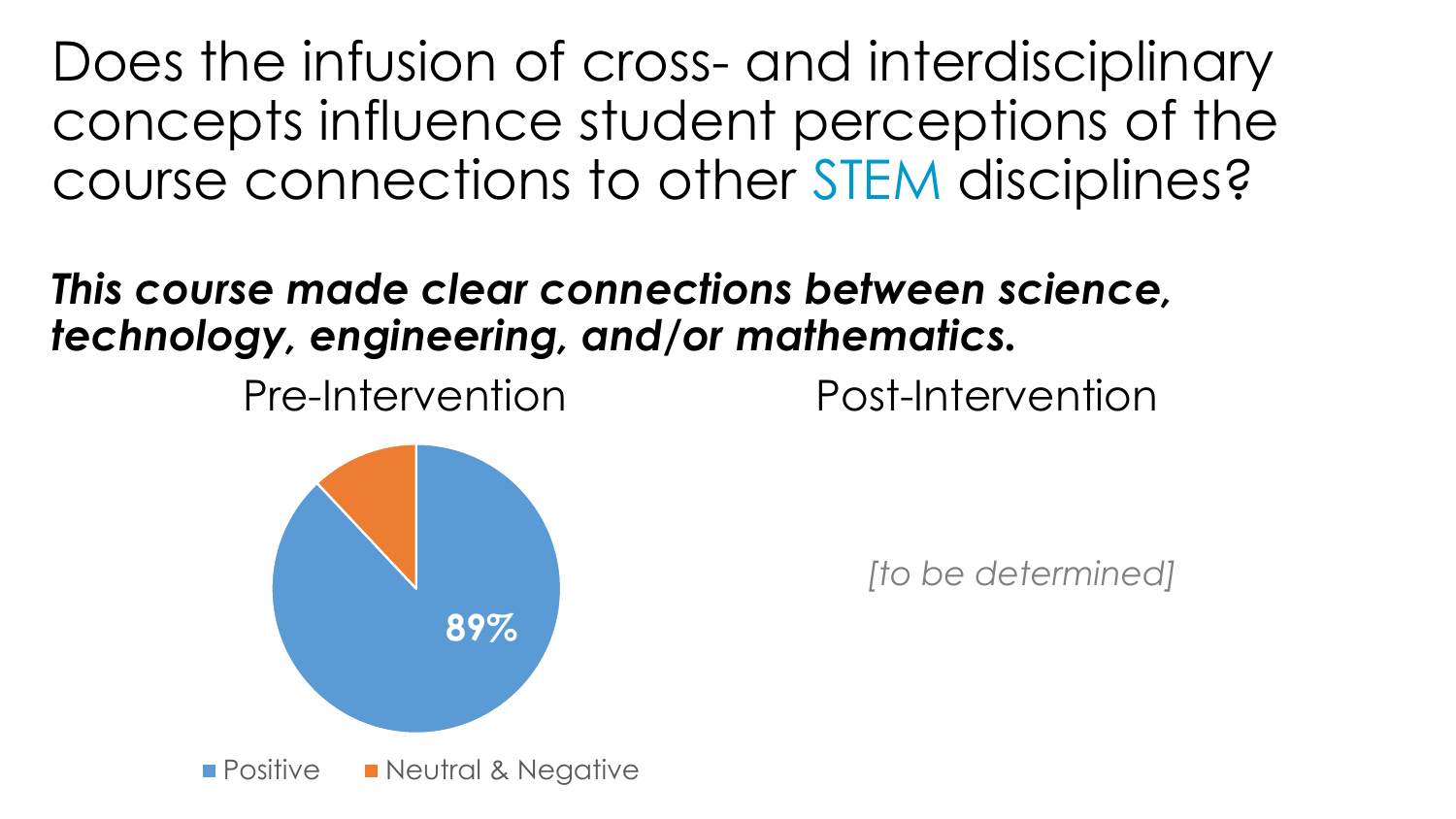Does the infusion of cross- and interdisciplinary concepts influence student perceptions of the course connections to non-STEM disciplines?

*This course made clear connections between science and nonscience topics and issues, like art, history, and the humanities.* 

Pre-Intervention Post-Intervention

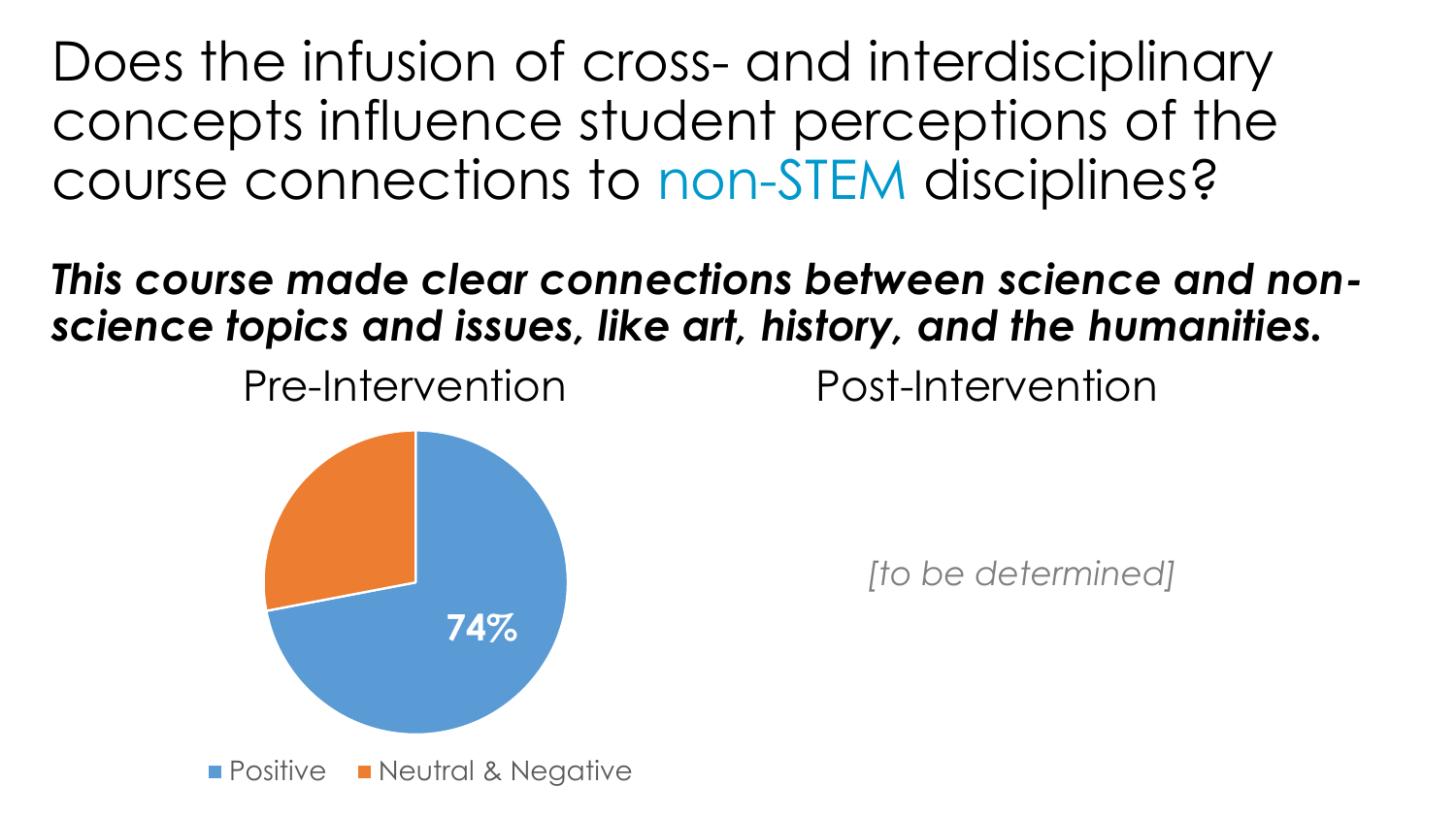Does the infusion of cross- and interdisciplinary concepts influence student perceptions of the course connections to the real world?

*This course made clear connections between science and the world around me.* 

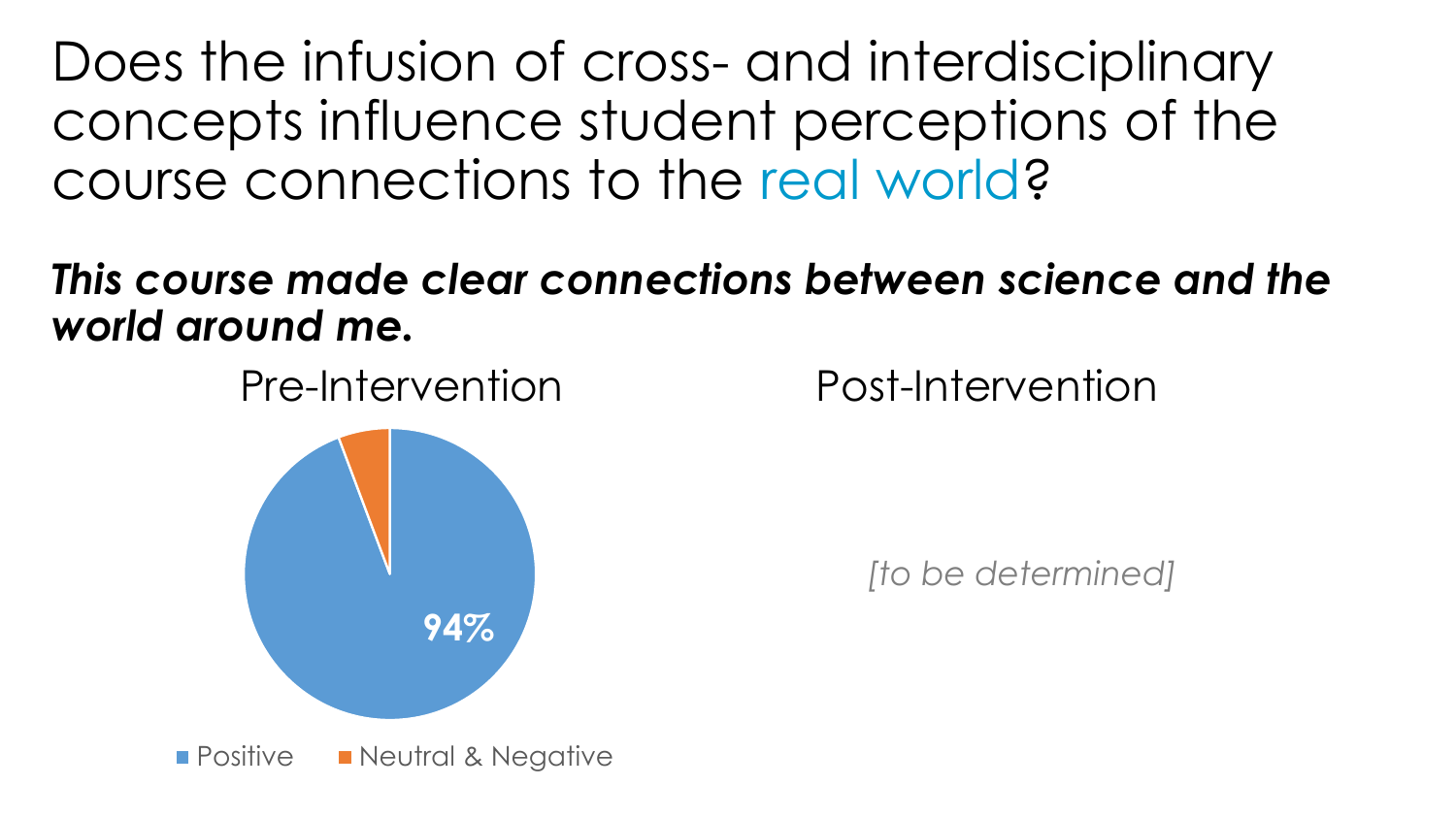Does the infusion of cross- and interdisciplinary concepts influence student perceptions of the course connections to their academic path?

*This course has widened my perceptions of how science connects to other courses in my degree program.*

Pre-Intervention Post-Intervention

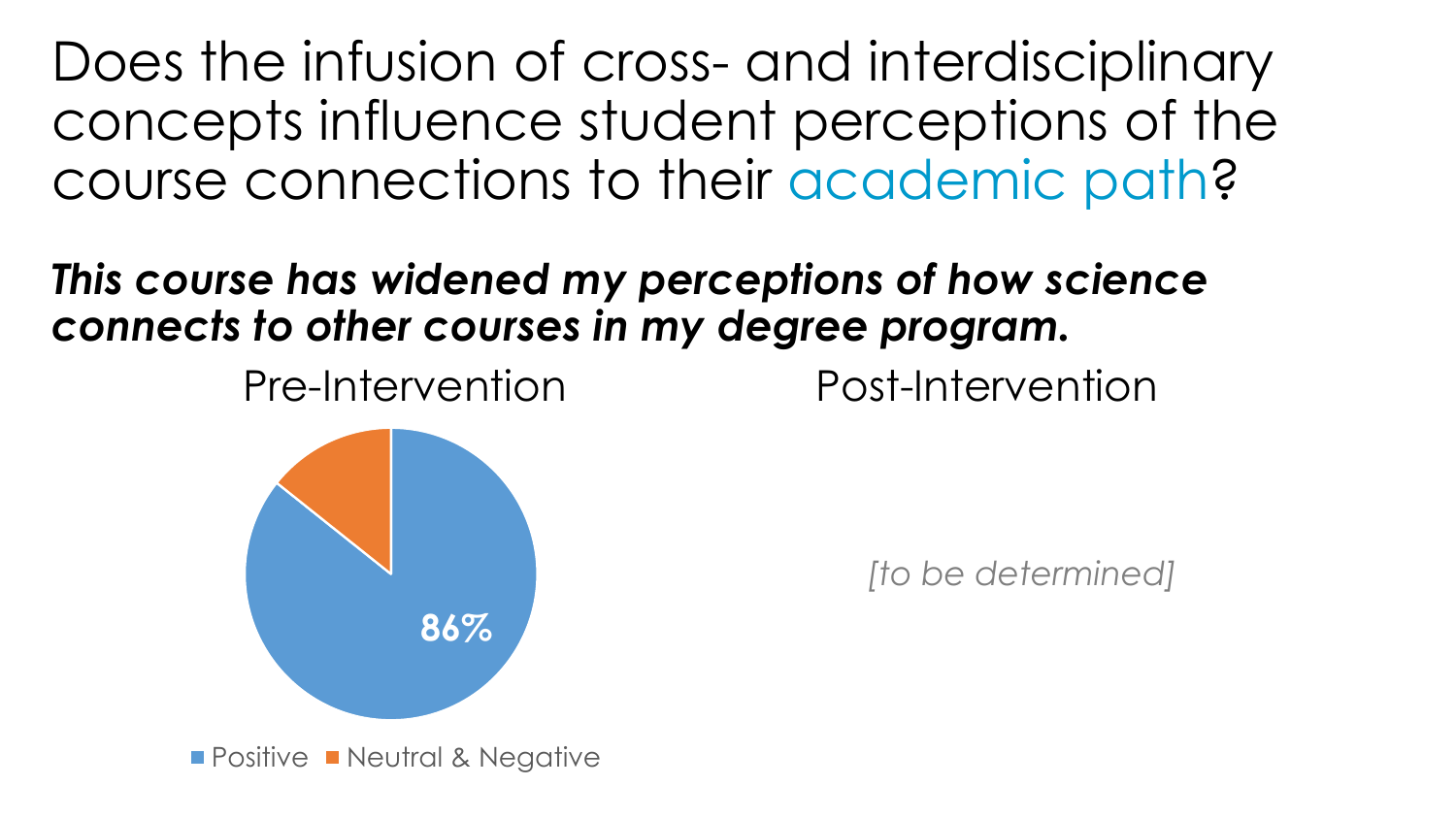## If the interventions move the needle, the implications to consider are:

- Forming faculty partnerships to increase disciplinary perspectives and fill knowledge gaps
- Faculty collaboration time
- Curriculum redesign time and resources
- Professional development to bolster faculty self-efficacy

#### **More research on the connections between integrated STEM and STEM attitudes will be needed**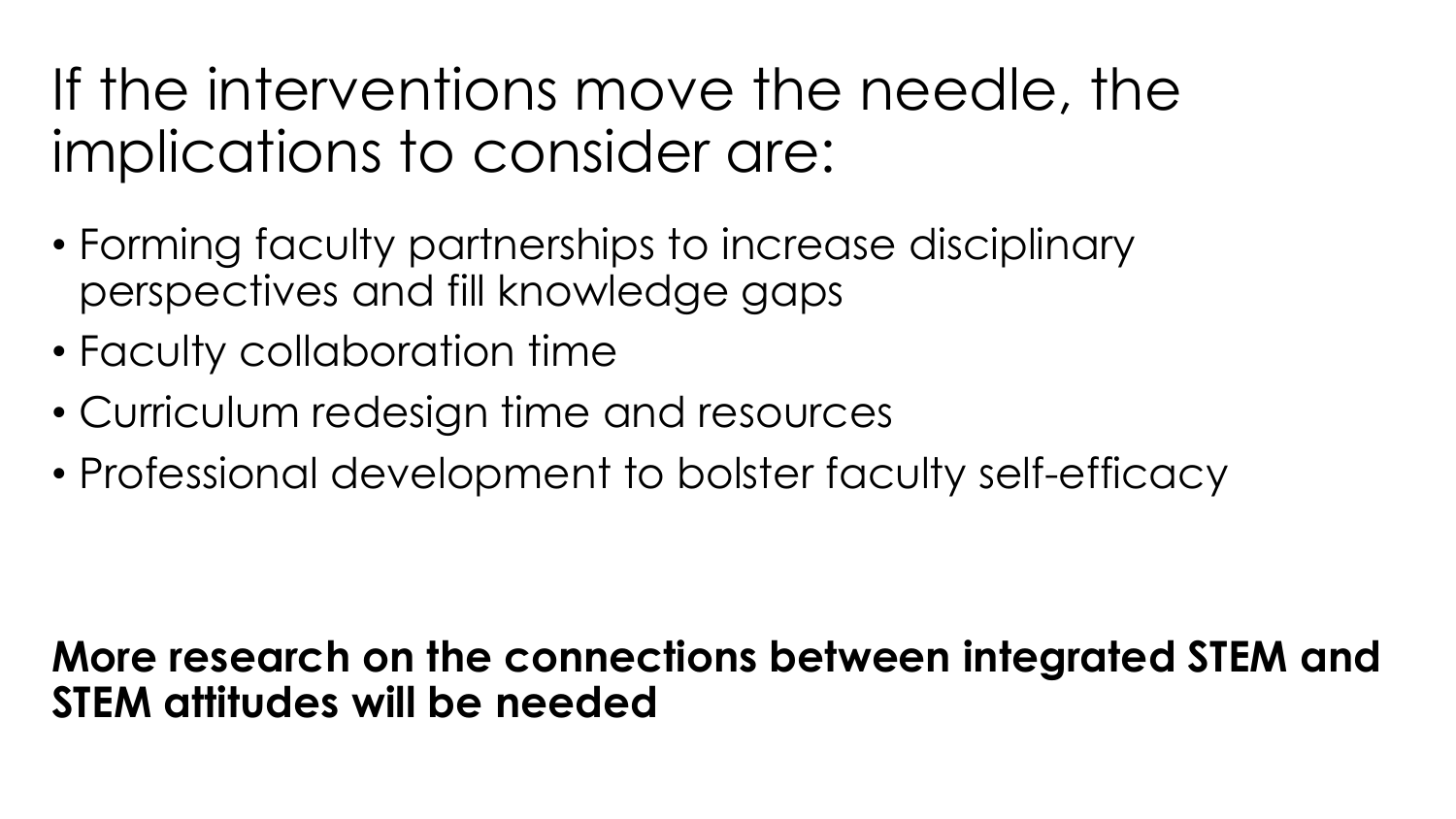

### Questions?

Emily Faulconer [faulcone@erau.edu](mailto:faulcone@erau.edu)

Beverly Wood [woodb14@erau.edu](mailto:woodb14@erau.edu)

John Griffith [griff2ec@erau.edu](mailto:griff2ec@erau.edu)